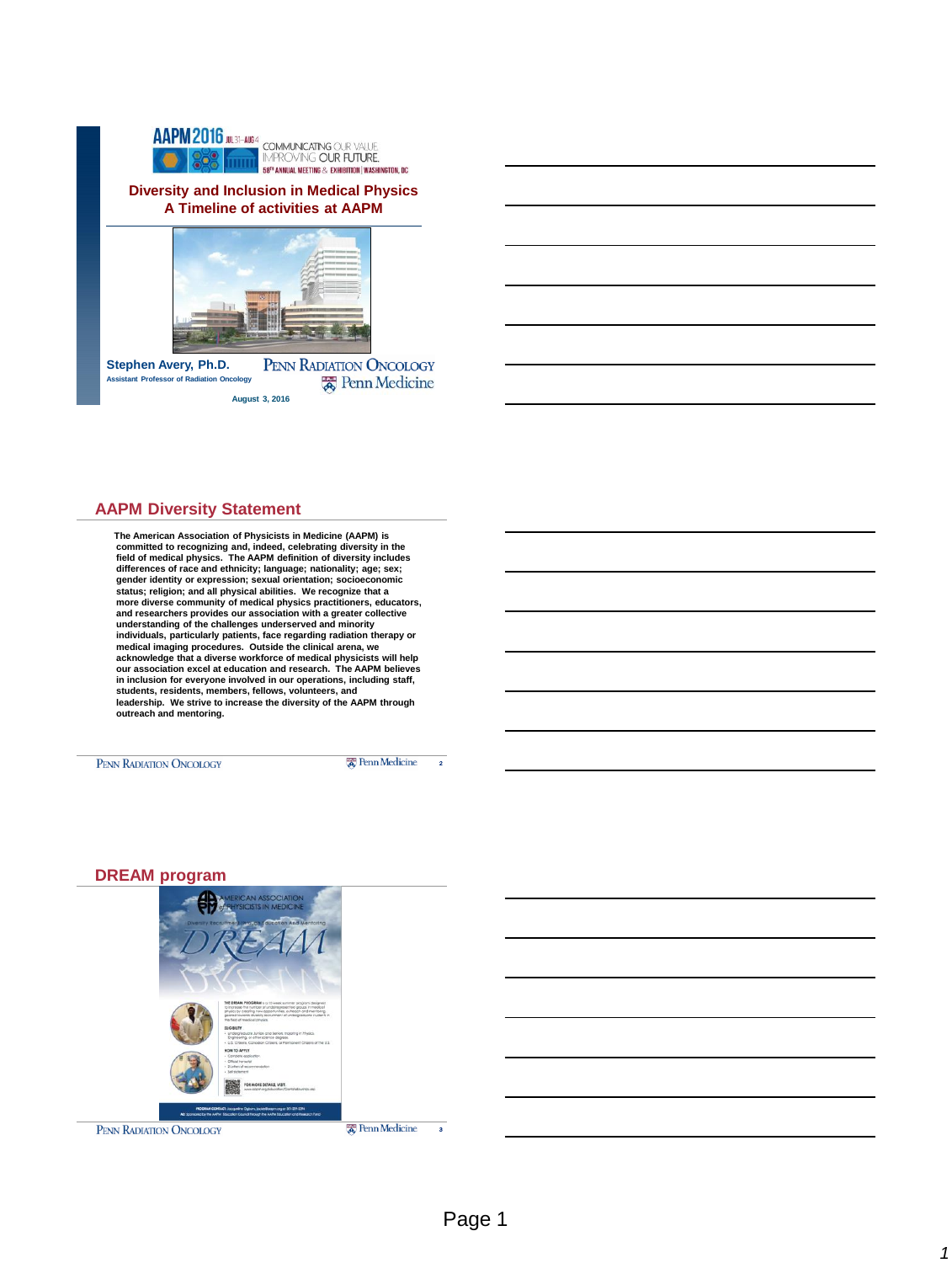#### **DREAM program**



**How did we get here?**

**Thank you for support from AAPM!! Herb Mower, Chair, Education Council of AAPM Jackie Ogburn Angela Keyser**

**Thank you for support from APS!! Arlene Modeste**



| Person             | <b>Affiliation</b>                      | <b>Function</b>       |
|--------------------|-----------------------------------------|-----------------------|
| Dr. Paul Guève     | Hampton University (VA)                 | <b>WMRSC Chair</b>    |
| Dr. Steven Avery   | University of Pennsylvania (PA)         | African-American      |
| Dr. Mark Harvey    | MD Anderson (TX)                        | Coordinators          |
| Christopher<br>Dr. | University of California at Fresno (CA) | African Coordinator   |
| Nich               |                                         |                       |
| Dr. Albin Gonzales | Firelands Regional Medical Center       | Hispanic Coordinators |
| Dr. David Ernst    | Vanderbilt University                   |                       |
| Dr. Caridad Borras | GWU School of Med. & Health Sciences    | Women Coordinators    |
| Marlene<br>Dr.     | (DC)                                    |                       |
| McKetty            | Howard University (DC)                  |                       |
| Dr. Lars Ewell     | The University of Arizona               | Native-American       |
|                    |                                         | Coordinator           |

PENN RADIATION ONCOLOGY

**E** Penn Medicine

5

4

# **AAPM @ APS**

| * 2007 APS Annual Meeting   | ◆ 2008 APS Annual Meeting   |   |  |
|-----------------------------|-----------------------------|---|--|
| Harald Paganetti<br>٠       | Paul Gueye<br>٠             |   |  |
| Charlie Ma<br>٠             | Jeffrey Williamson          |   |  |
| <b>Richard Britten</b><br>٠ | <b>Bill Hendee</b><br>٠     |   |  |
| David Brenner<br>٠          | Eric Hall<br>٠              |   |  |
| Marlene McKetty<br>٠        | <b>Richard Britten</b><br>٠ |   |  |
| Stephen Avery<br>٠          | Stephen Avery<br>٠          |   |  |
| • Lars Ewell                | Christopher Njeh<br>٠       |   |  |
| Albin Gonzalez<br>٠         | Stan Majewski<br>٠          |   |  |
| Paul Gueye<br>٠             | Paul Gueye<br>٠             |   |  |
| Shadia El-Teleati<br>۰      | <b>Robert Gould</b><br>٠    |   |  |
| Alice Qwan<br>٠             | Nick Detorie<br>٠           |   |  |
| Jacquelyn Winston<br>٠      | Zuofeng Li<br>٠             |   |  |
|                             | Jim McDonough<br>٠          |   |  |
|                             | Joesph Perl                 |   |  |
|                             | Donald Umstadter            |   |  |
| PENN RADIATION ONCOLOGY     | <b>Ex</b> Penn Medicine     | 6 |  |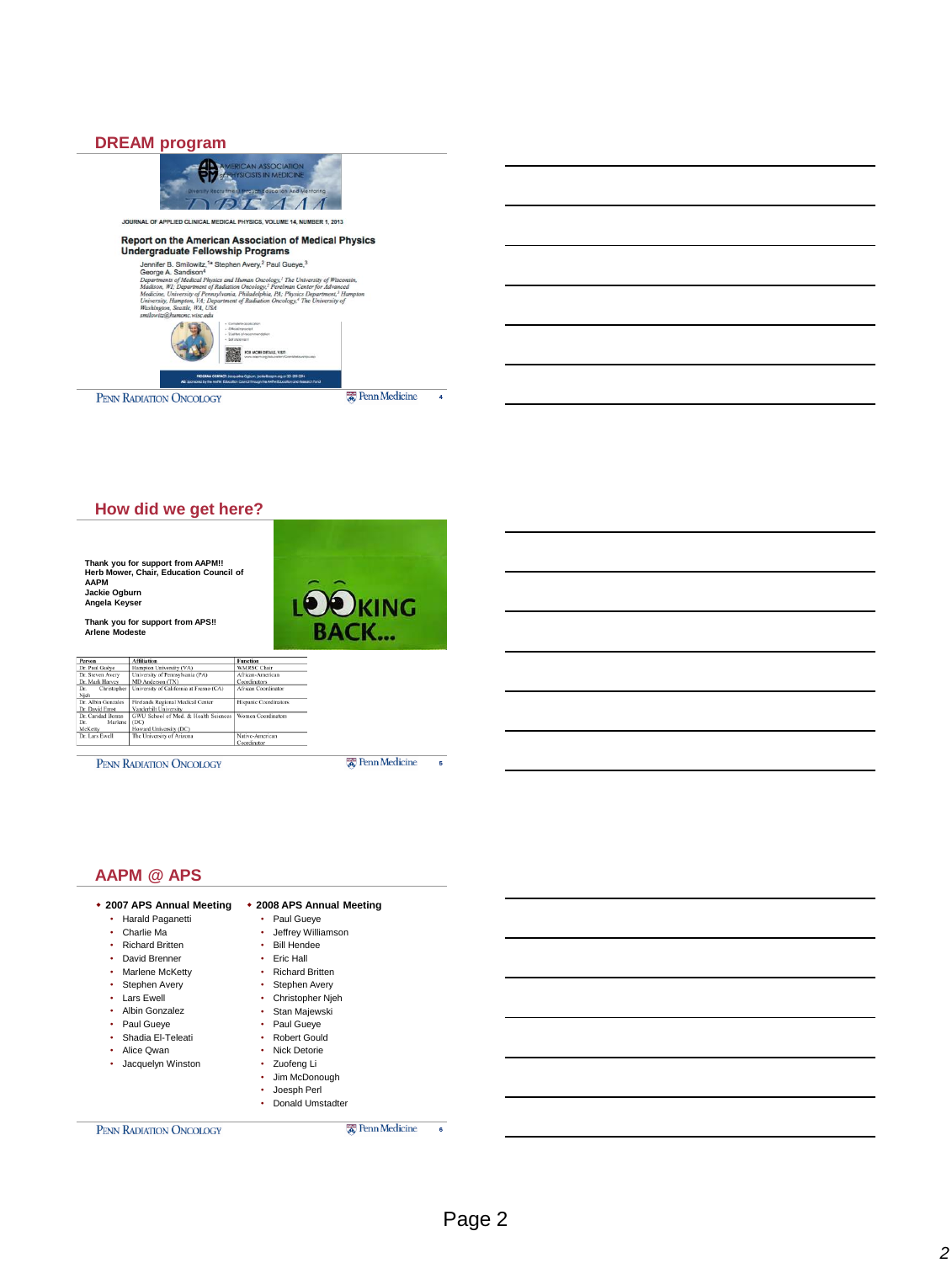## **AAPM @ SACNAS**



Participated in the Society for the Advancement of Chicanos in Science (SACNAS) in St Lake City in 2008. Talked to prospective students about the medical physics field and the AAPM mission**.**

PENN RADIATION ONCOLOGY

**E** Penn Medicine

 $\overline{7}$ 



PENN RADIATION ONCOLOGY

**爱 Penn Medicine** 



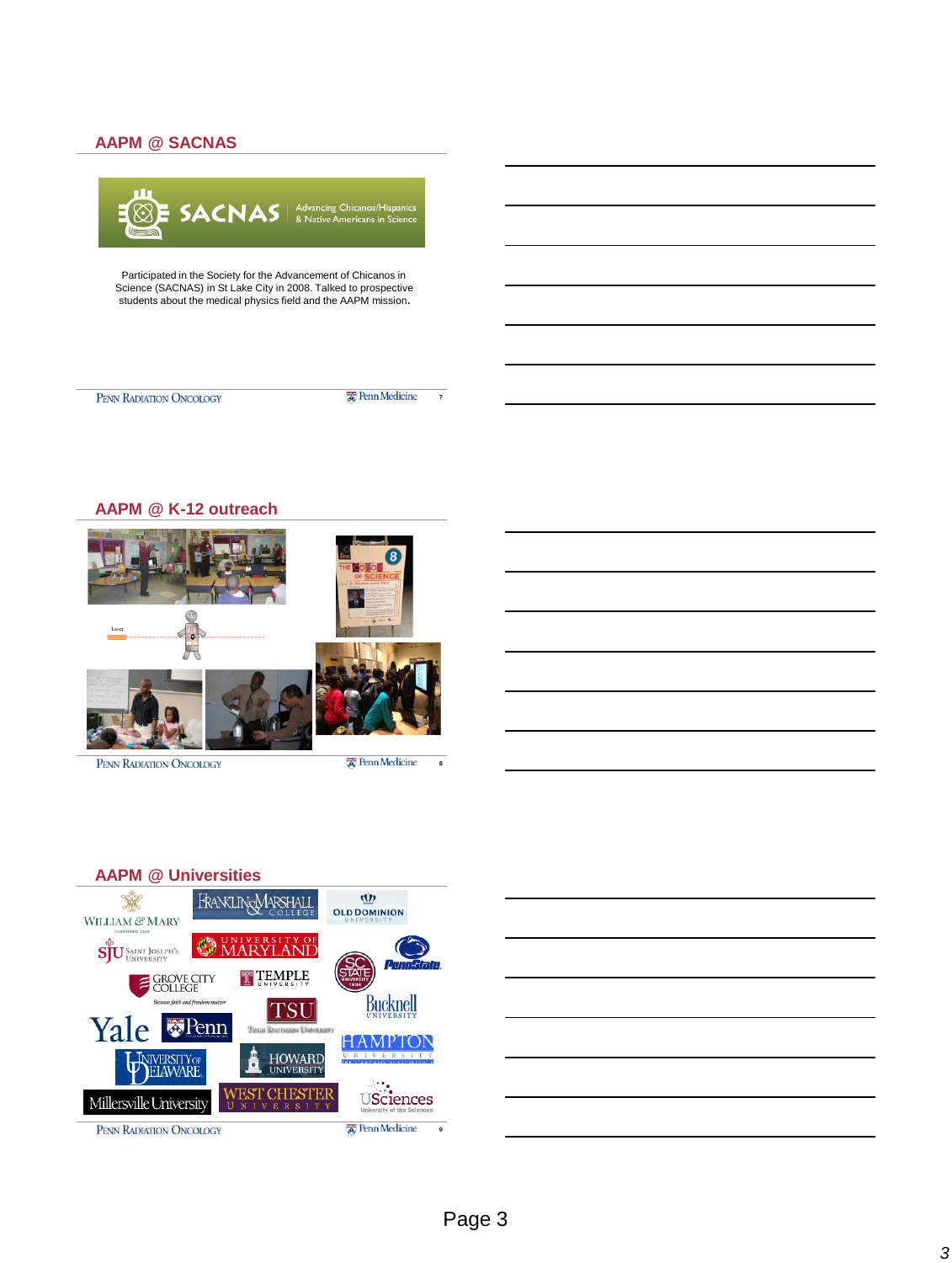

#### **AAPM @ NSBP and NSHP**



Established a dedicated Medical Physics section in 2008



PENN RADIATION ONCOLOGY

**Ex** Penn Medicine

11

## **AAPM @ AIP and ASTRO**



AAPM liaison to the ASTRO Committee on Diversity and Disparity

AIP | American Institute of Physics

AAPM Liaison to the AIP Committee for Under-represented Minorities (LCURM)

**Ex** Penn Medicine

PENN RADIATION ONCOLOGY

12